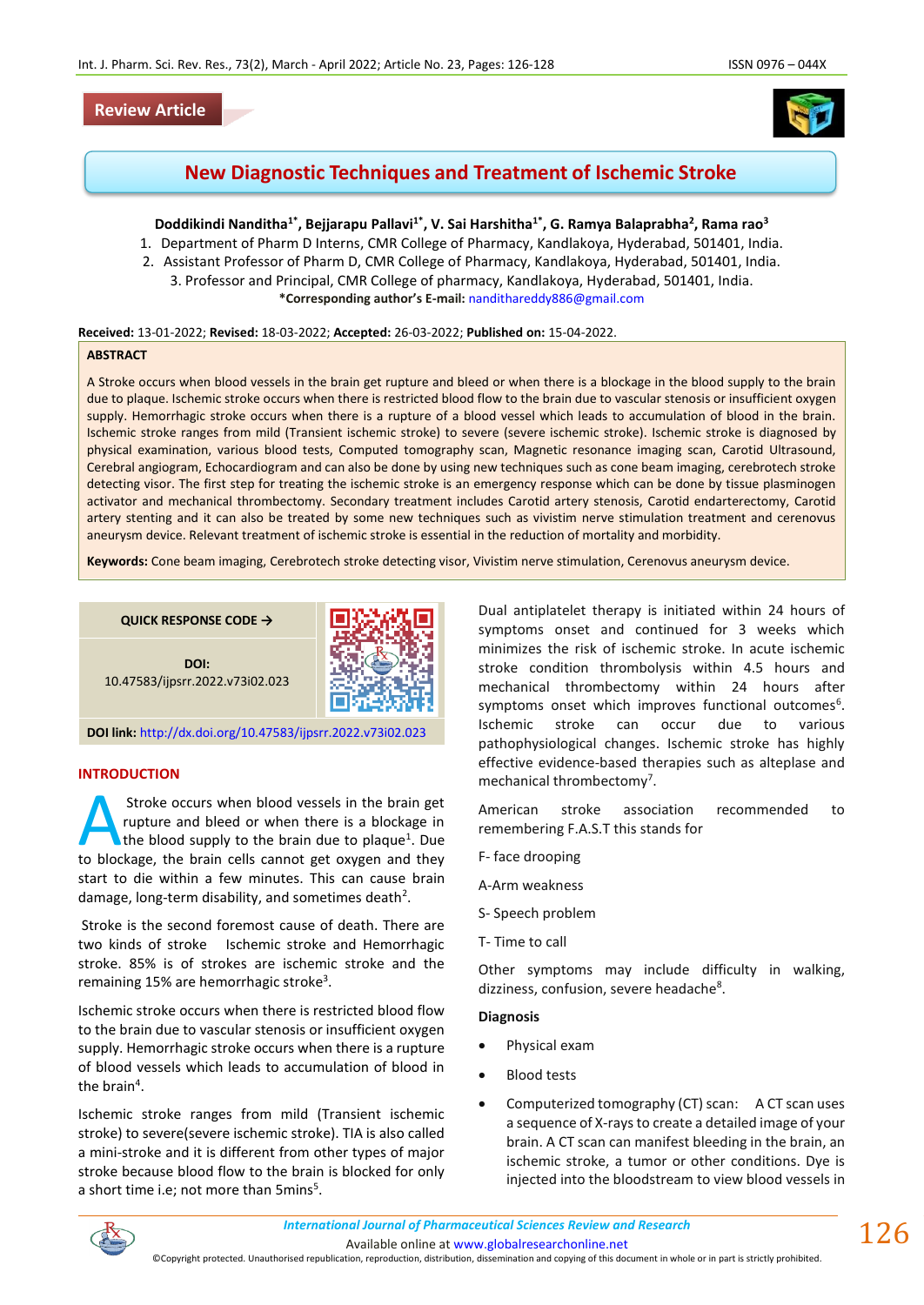the neck and brain in greater detail (computerized tomography angiography).

- Magnetic resonance imaging (MRI): An MRI utilizes powerful radio waves and magnets to create a detailed view of the brain. An MRI can detect brain tissue damaged by an ischemic stroke and brain hemorrhage. A dye is injected into a blood vessel to view the arteries and veins and highlight blood flow (magnetic resonance angiography or magnetic resonance venography).
- Carotid ultrasound**:** In this test, sound waves establish detailed images of the inside of the carotid arteries in the neck. This test shows the build-up of fatty deposits (plaques) and blood flow in the carotid arteries.
- Cerebral angiogram; In this uncommonly used test, a thin, flexible tube (catheter)is inserted through a small incision, usually in the groin, and guides it through major arteries and into the carotid or vertebral artery. A dye is injected into blood vessels to make them clear under X-ray imaging. This procedure gives a complete view of arteries in the brain and neck.
- Echocardiogram: An echocardiogram uses sound waves to establish detailed images of the heart. An echocardiogram can find a source of clots in the heart that may have traveled from heart to brain and caused stroke<sup>9</sup>.
- Cone beam imaging: It is a technology used for detecting hemorrhage, Occlusion site, ischemic core, and tissue that is at risk. It bypasses the CT scan and directs towards the Angio suite for imaging and appropriate care.
- Cerebrotech stroke detecting visor: It is a device that detects emergent large vessel occlusion in suspected stroke patients. It is designed to detect stroke within seconds and uses low-energy radio waves to detect the blockages <sup>10</sup>.

# **Treatment**

# *Emergency Response*

Tissue Plasminogen Activator (tPA): Tissue plasminogen activator (tPA) is the most common emergency stroke treatment medication. tPA works by dissolving arterial blood clots that obstruct nourishment from getting to the brain. This life-saving medication is delivered intravenously to ischemic stroke patients within 4.5 hours of a stroke.

Mechanical Thrombectomy: If there is a medical reason to avoid the use of tPA, neurovascular surgeons perform mechanical thrombectomy through a device. These devices include stentrievers (including Solitaire) and the Penumbra system. Endovascular thrombectomy can be performed up to 8 hours after a stroke <sup>11</sup>.

### *Secondary Treatment*

Secondary treatment mainly focuses on diagnosing and treating the condition that caused the stroke.

Carotid artery stenosis is the narrowing of the two large blood vessels in the neck that supply blood to the brain. The narrowing is usually caused by the build-up of cholesterol. This condition reports for about 25 percent of ischemic strokes. carotid artery stenosis can be treated through:

[Carotid endarterectomy \(CEA\)](http://myhealth.ucsd.edu/92%2cP08293) - the surgical removal of plaque in the artery

[Carotid artery stenting \(CAS\)](https://myhealth.ucsd.edu/Search/3%2c88482) - the minimally invasive placement of a stent in the artery using catheters to prevent the artery from narrowing<sup>12</sup>.

Vivistim nerve stimulation treatment: A device known as vivistim is used to stimulate the vagus nerve. It works by vagus nerve stimulation with muscle movement, this stimulation leads to the strengthening of neural circuits in the brain associated with motor functioning, learning, and memory.

Cerenovus aneurysm device: It is received a CE mark for its Bravo flow diverter device. It is used in patients suffering from intracranial aneurysms. This device is designed to divert blood flow from an aneurysm which reduces the risk of stroke. This device aims to improve clinician ease of use and reduce the length of procedure<sup>10</sup>.

Intracranial atherosclerotic disease (ICAD): Is a narrowing of arteries in the brain. Approximately 10 percent of strokes happen due to ICAD. When necessary, balloon angioplasty (widening of the arteries) or intracranial stenting is performed.

Other medications include anticoagulants such as Dabigatran, Warfarin, Low molecular weight heparin, Danaparoid<sup>13</sup>.

### **CONCLUSION**

- Relevant treatment of ischemic stroke is essential in the reduction of mortality and morbidity.
- $\checkmark$  Thrombolysis within 4.5 hours and mechanical thrombectomy within 24 hours after symptom onset can show a better outcome of the functional activity
- Treatment is mainly focused on symptomatic management then secondary: prevention and rehabilitation.
- Administration of 4- tissue plasminogen activator remains as the mainstay of treatment for decades.



Available online a[t www.globalresearchonline.net](http://www.globalresearchonline.net/)